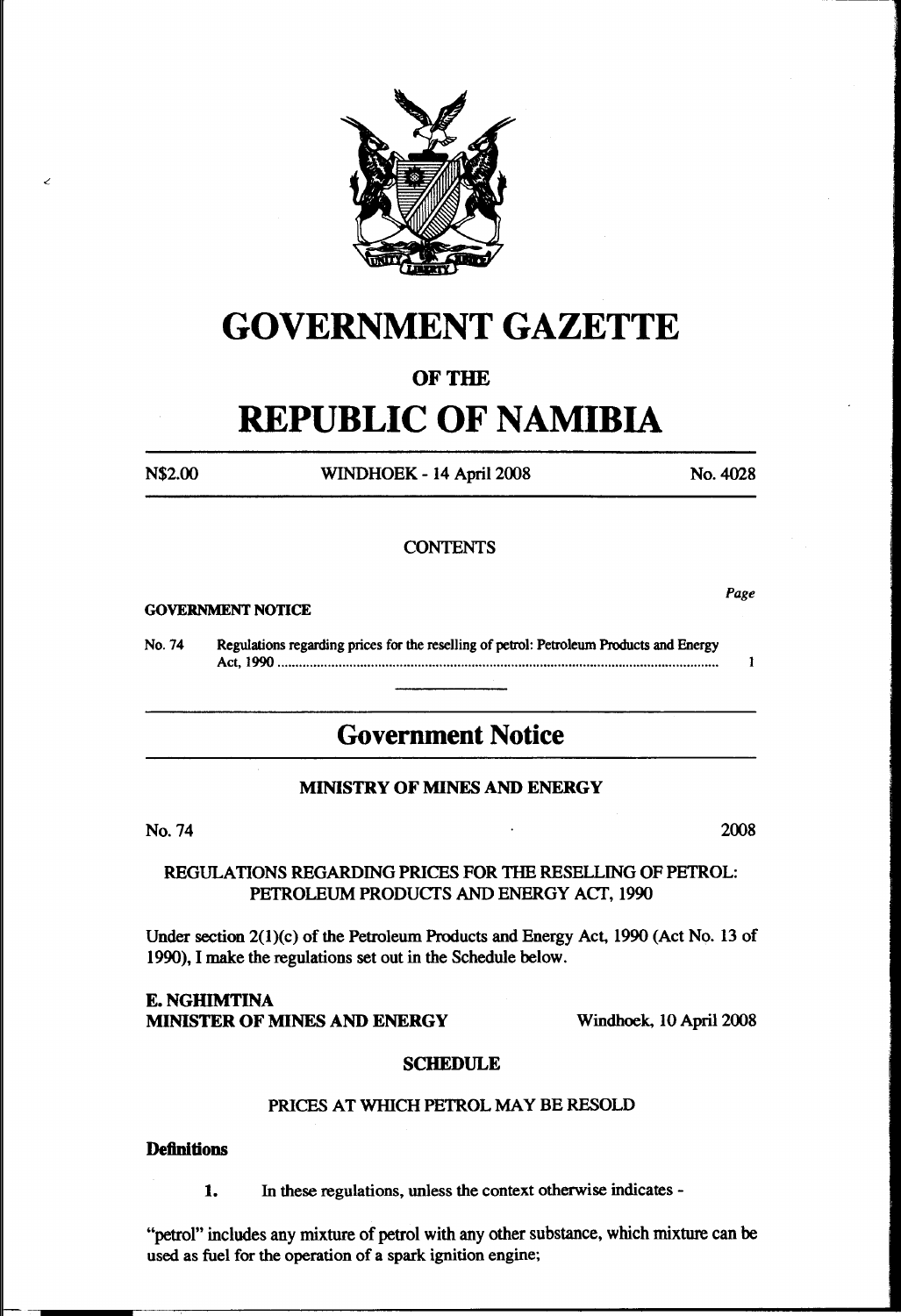"reseller" means any person who, whether he or she has a petrol pump in operation in terms of an arrangement with a wholesale distributor or not, acquires petrol directly from a wholesale distributor and sells it to any other person in the course of or as part of the activities of a business carried on by him or her, but does not include any such person in relation to petrol which he or she sells in terms of an agreement with a wholesale distributor only in quantities of not less than 200 litres at a time;

''the Act" means the Petroleum Products and Energy Act, 1990 (Act No. 13 of 1990);

"wholesale distributor" means any person to whom a wholesale licence has been issued under the Petroleum Products and Energy Act, 1990 (Act No. 13 of 1990), and includes any person who is deemed to be a wholesaler, under that Act and includes any of the following licensed oil companies or traders:

| Pandu Trading Company (Proprietary) Limited            |   | Licence W/1/2000  |
|--------------------------------------------------------|---|-------------------|
| Total Namibia (Proprietary) Limited                    |   | Licence W/2/2000  |
| Caltex Oil (Namibia) (Proprietary) Limited             |   | Licence W/3/2000  |
| Bachmus Oil & Fuel Supplies (Proprietary) Limited      |   | Licence W/4/2001  |
| <b>Shell Namibia Limited</b>                           |   | Licence W/5/2001  |
| <b>BP Namibia (Proprietary) Limited</b>                |   | Licence W/6/2001  |
| Engen Namibia (Proprietary) Limited                    |   | Licence W/7/2001  |
| <b>LVW Boerediens</b>                                  |   | Licence W/8/2001  |
| <b>Kunene Net Oil Brokers</b>                          |   | Licence W/9/2001  |
| Namibia Fuel                                           |   | Licence W/10/2002 |
| Namibia Petroleum Trading & Distribution (Proprietary) |   |                   |
| <b>Limited</b>                                         |   | Licence W/11/2002 |
| Internam Shipping (Proprietary) Limited                |   | Licence W/12/2002 |
| Internam Automotive & Fuel Supplies (Proprietary)      |   |                   |
| <b>Limited</b>                                         |   | Licence W/13/2002 |
| Jaco N van Dyk                                         |   | Licence W/14/2002 |
| Ombuga Oil Company (Proprietary) Limited               |   | Licence W/15/2003 |
| <b>Rhino Trek</b>                                      |   | Licence W/16/2003 |
| Norwegian Seaways Namibia (Proprietary) Limited        | ٠ | Licence W/17/2003 |
| Namibia Energy Corporation (Proprietary) Limited       |   | Licence W/18/2004 |
| Namibia Liquid Fuel (Proprietary) Limited              |   | Licence W/19/2004 |
| Namibia Prima Traders (Proprietary) Limited            |   | Licence W/20/2004 |
| Central Oil Namibia                                    |   | Licence W/21/2004 |
| Lia Holdings (Proprietary) Limited                     |   | Licence W/22/2004 |
| Africa Legend Energy Namibia (Proprietary) Limited     |   | Licence W/23/2005 |
| Franchise Namibia CC                                   |   | Licence W/24/2006 |
| Namibia Future Petroleum & Marketing                   |   | Licence W/25/2006 |
| SANOCOR Africa Energy (Proprietary) Limited            |   | Licence W/26/2006 |
| Namib Contract Haulage (Proprietary) Limited           |   | Licence W/27/2006 |
|                                                        |   |                   |

#### Reselling price of petrol

2. The prices at which 93 octane leaded petrol and 95 octane unleaded petrol may be sold by a reseller to any person at any place mentioned in the Annexure is the price indicated opposite the place concerned.

#### Commencement of regulations

3. These regulations come into effect on 14 April 2008.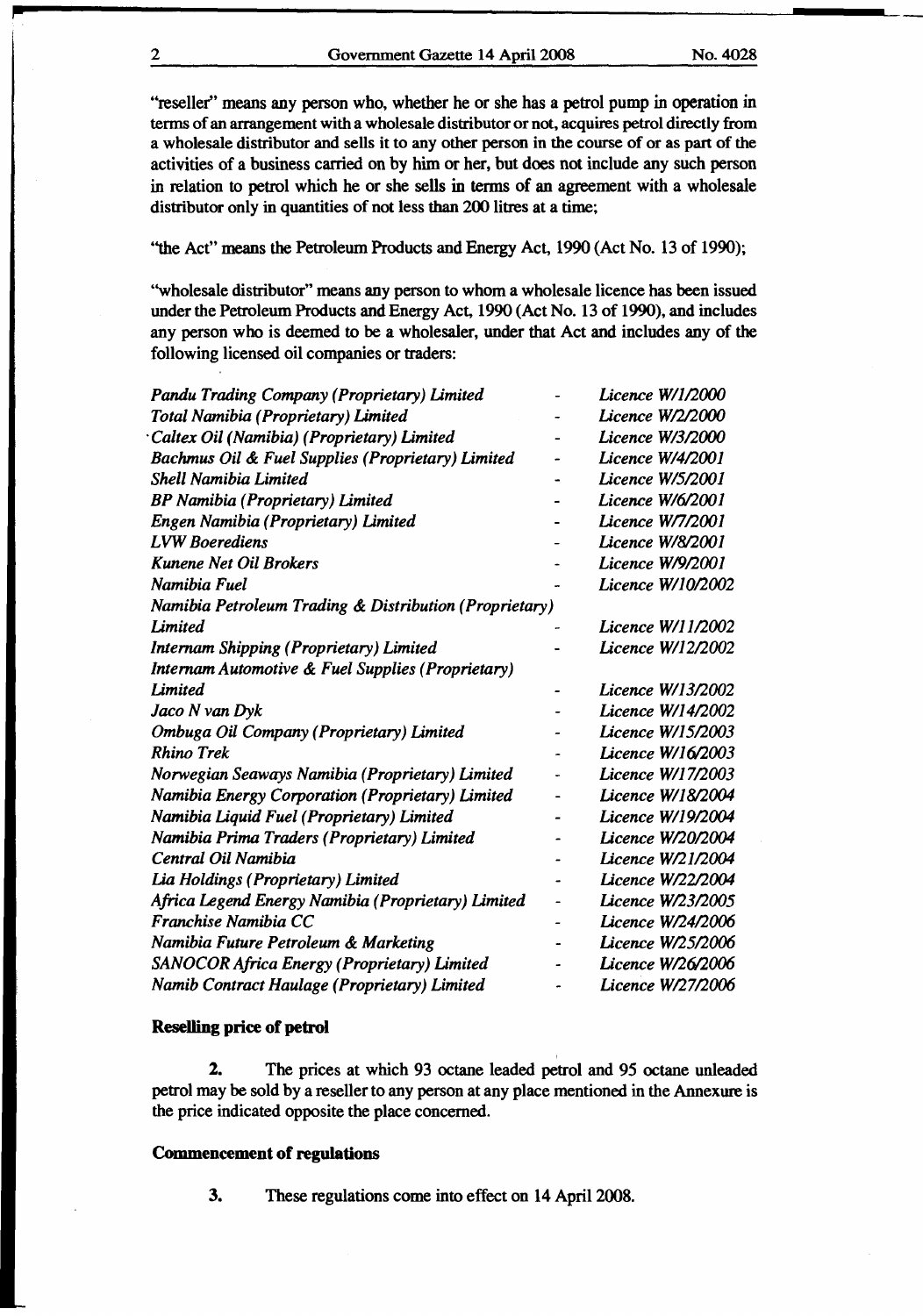## Withdrawal of government notice

4. Government Notice No. 66 of 17 March 2008 is revoked.

### ANNEXURE

### (Regulation 2)

|                                       | Price in cents per litre |            |  |
|---------------------------------------|--------------------------|------------|--|
|                                       | ULP                      | <b>LRP</b> |  |
| <b>Place</b>                          | 95 Octane                | 93 Octane  |  |
| AI-AIS                                | 849                      | 847        |  |
| <b>AMINIUS</b>                        | 854                      | 852        |  |
| <b>ANDARA</b>                         | 833                      | 831        |  |
| <b>ARANDIS</b>                        | 818                      | 816        |  |
| <b>ARANOS</b>                         | 852                      | 850        |  |
| <b>ARIAMSVLEI</b>                     | 849                      | 947        |  |
| <b>ARIS</b>                           | 833                      | 831        |  |
| <b>AROAB</b>                          | 842                      | 840        |  |
| <b>ASAB</b>                           | 847                      | 845        |  |
| <b>AUS</b>                            | 842                      | 840        |  |
| <b>BANGANI</b>                        | 833                      | 831        |  |
| <b>BEN HUR FARM</b>                   | 843                      | 841        |  |
| <b>BERSEBA</b>                        | 842                      | 840        |  |
| <b>BETHANIEN</b>                      | 842                      | 840        |  |
| <b>BETTA</b>                          | 850                      | 848        |  |
| <b>BRAKWATER</b>                      | 833                      | 831        |  |
| <b>BRANDBERG</b>                      | 826                      | 824        |  |
| <b>BRAUNFELS</b>                      | 826                      | 824        |  |
| BUFFALO (COC ONLY)                    | 833                      | 831        |  |
| <b>BUITEPOS</b>                       | 847                      | 845        |  |
| <b>BULLSPORT</b>                      | 857                      | 855        |  |
| <b>CHAMAITES</b>                      | 842                      | 840        |  |
| <b>CHIEBELLA ESTATES</b>              | 849                      | 847        |  |
| <b>COBLENS STORE</b>                  | 843                      | 841        |  |
| <b>CORDOVA</b>                        | 839                      | 837        |  |
| <b>DANKBAAR FARM</b>                  | 847                      | 845        |  |
| DEI GRACIA (Otjipiro-Waterberg Lodge) | 848                      | 846        |  |
| DEKKA CONSTR. (PAST USAKOS)           | 840                      | 838        |  |
| DEKKA CONSTR. (PRE USAKOS)            | 826                      | 824        |  |
| <b>DERM STORE</b>                     | 846                      | 844        |  |
| <b>DIKDOORN</b>                       | 844                      | 842        |  |
| DIPCAPDI SCHOOL                       | 843                      | 841        |  |
| <b>DONKERSAND</b>                     | 825                      | 823        |  |
| <b>DORDABIS</b>                       | 840                      | 838        |  |
| <b>DUIKERSVLEI</b>                    | 845                      | 843        |  |
| <b>EENHANA</b>                        | 832                      | 830        |  |
| <b>EKUJA</b>                          | 842                      | 840        |  |
| ELBE COPPER MINE                      | 836                      | 834        |  |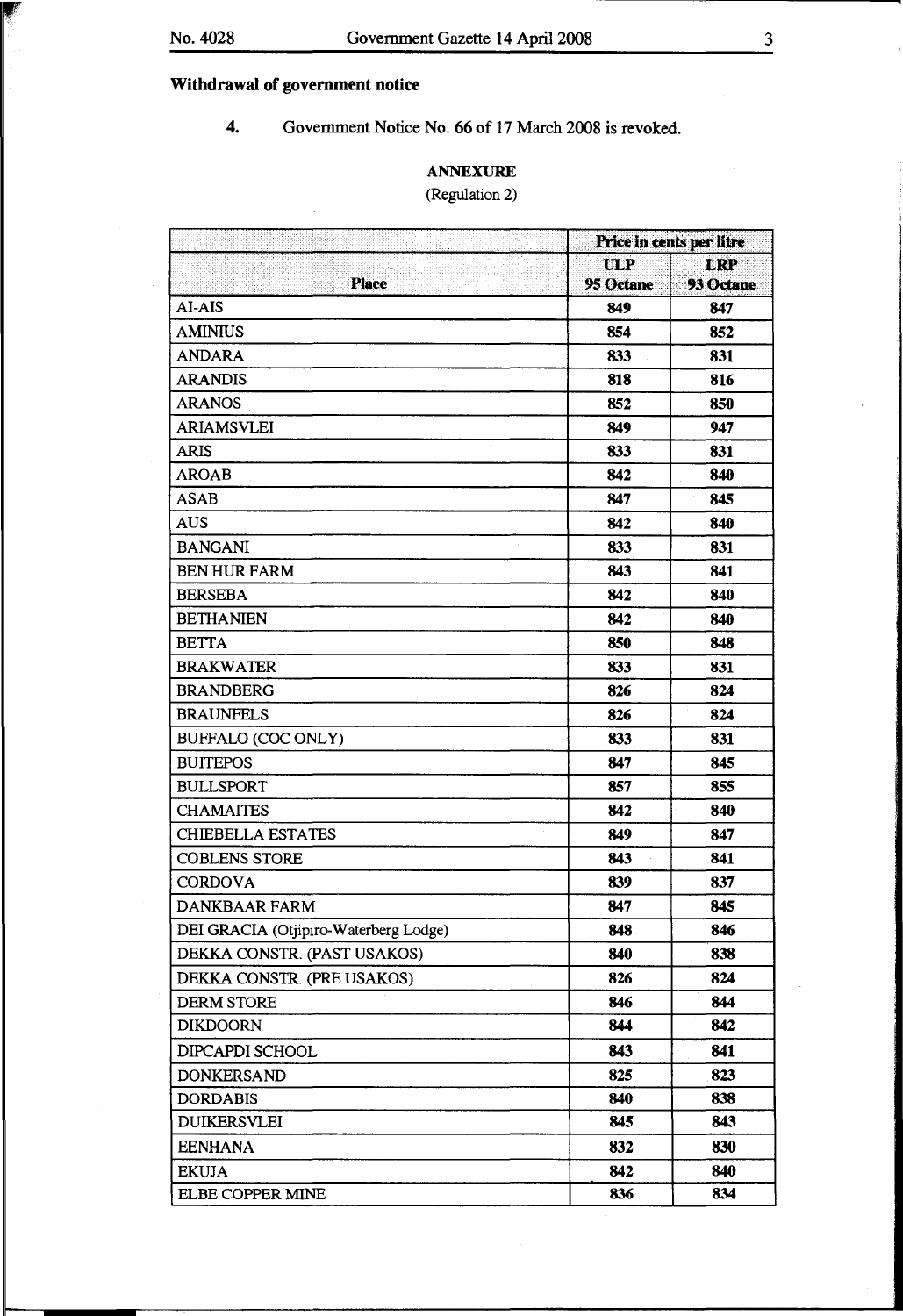| <b>ELDERS</b>                                | 847 | 845 |
|----------------------------------------------|-----|-----|
| <b>ENDOLA - OHANGWENA REGION</b>             | 832 | 830 |
| <b>ENGELA</b>                                | 832 | 830 |
| <b>EORONDEMBA</b>                            | 843 | 841 |
| <b>EPIKURO 10</b>                            | 864 | 862 |
| <b>EPIKURO 3</b>                             | 864 | 862 |
| <b>ERNST MEYER SCHOOL</b>                    | 843 | 841 |
| <b>ETUNDA</b>                                | 837 | 835 |
| <b>FARM TRADOS NO. 92</b>                    | 841 | 839 |
| <b>GAMIS</b>                                 | 855 | 853 |
| <b>GAMSBERG (COC)</b>                        | 830 | 828 |
| <b>GHANSIES</b>                              | 838 | 836 |
| <b>GIBEON</b>                                | 845 | 843 |
| <b>GOAGEB</b>                                | 842 | 840 |
| <b>GOBABEB</b> (Desert Research Foundations) | 823 | 821 |
| <b>GOBABIS</b>                               | 833 | 831 |
| <b>GOCHAS</b>                                | 852 | 850 |
| <b>GROOTFONTEIN</b>                          | 833 | 831 |
| <b>GROSSBARMEN</b>                           | 830 | 828 |
| <b>GRUNAU</b>                                | 849 | 847 |
| <b>GUISES</b>                                | 862 | 860 |
| <b>HALALI</b>                                | 853 | 851 |
| <b>HARDAP</b>                                | 842 | 840 |
| <b>HARIBES</b>                               | 844 | 842 |
| <b>HEKEL SERVICE</b>                         | 846 | 844 |
| <b>HELENA FARM</b>                           | 850 | 848 |
| <b>HELMERINGHAUSEN</b>                       | 835 | 833 |
| <b>HENTIES BAY</b>                           | 818 | 816 |
| <b>HOCHVELD</b>                              | 839 | 837 |
| <b>HOLOOG</b>                                | 842 | 840 |
| <b>ISABIS</b>                                | 842 | 840 |
| K. E. 13                                     | 835 | 833 |
| K.E. 3                                       | 838 | 836 |
| <b>KALKFELD</b>                              | 836 | 834 |
| <b>KALKRAND</b>                              | 843 | 841 |
| <b>KAMANJAB</b>                              | 848 | 846 |
| <b>KANDUMI STORE</b>                         | 823 | 821 |
| <b>KARASBURG</b>                             | 849 | 847 |
| <b>KARIBIB</b>                               | 828 | 826 |
| <b>KATIMA MULILO</b>                         | 833 | 831 |
| <b>KAVANGO RANCHES</b>                       | 833 | 831 |
| <b>KEETMANSHOOP</b>                          | 842 | 840 |
| <b>KHORIXAS</b>                              | 826 | 824 |
| <b>KLEIN KARAS</b>                           | 849 | 847 |
| <b>KLEIN MENASSE</b>                         | 842 | 840 |
| <b>KLEIN-AUB</b>                             | 853 | 851 |
| <b>KOBLENS</b>                               | 850 | 848 |
|                                              |     |     |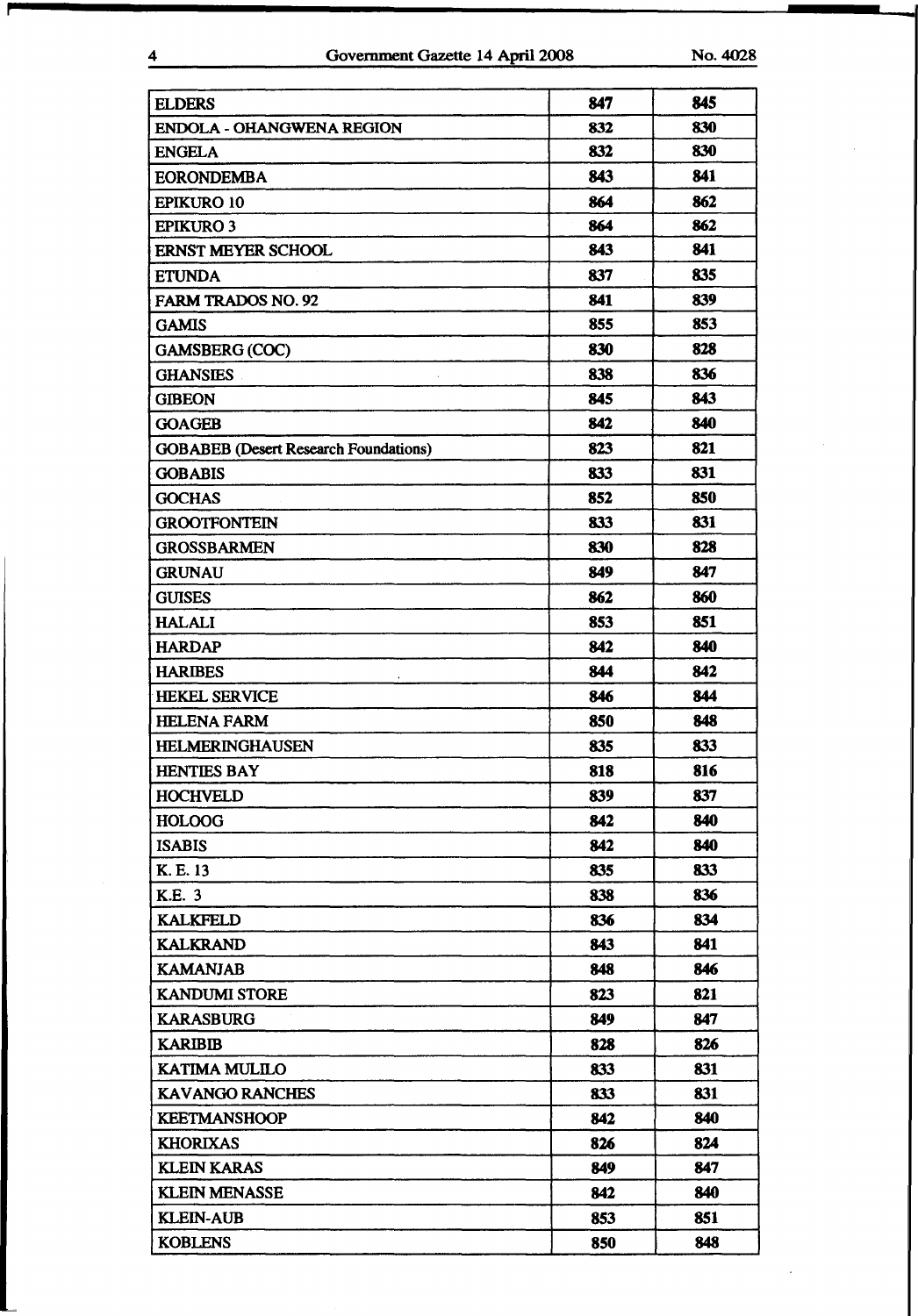$\ddot{\phantom{1}}$ 

 $\ddot{\phantom{0}}$ 

| <b>KOËS</b>            | 842 | 840 |
|------------------------|-----|-----|
| <b>KOMBAT</b>          | 843 | 841 |
| <b>KONGOLA</b>         | 833 | 831 |
| <b>KORRIDOR POS 13</b> | 854 | 852 |
| <b>KRANZBERG MINE</b>  | 836 | 834 |
| <b>KRIES HOTEL</b>     | 842 | 840 |
| L B GARAGE             | 849 | 847 |
| LEONARDVILLE           | 849 | 847 |
| <b>LEPEL STORE</b>     | 840 | 838 |
| <b>LINYANTI</b>        | 833 | 831 |
| <b>LITHIUM MINE</b>    | 831 | 829 |
| <b>LÜDERITZ</b>        | 842 | 840 |
| <b>LUHEBU DISTRICT</b> | 842 | 840 |
| <b>MAHANENE</b>        | 832 | 830 |
| <b>MAKKANOR</b>        | 843 | 841 |
| MALTAHÖHE              | 849 | 847 |
| <b>MANGETTI</b>        | 832 | 830 |
| <b>MARIENTAL</b>       | 835 | 833 |
| <b>MIDGARD</b>         | 833 | 831 |
| <b>MILE 108 TN</b>     | 828 | 826 |
| <b>MILE 72 TN</b>      | 823 | 821 |
| <b>MOKUTI LODGE</b>    | 845 | 843 |
| <b>MOUNT ETJO</b>      | 840 | 838 |
| <b>MUKWE</b>           | 833 | 831 |
| <b>MURURANE</b>        | 833 | 831 |
| <b>MUSESE</b>          | 833 | 831 |
| <b>MUTJAVIKUA F</b>    | 843 | 841 |
| <b>NAMIB RESTCAMP</b>  | 833 | 831 |
| <b>NAMUTONI</b>        | 846 | 844 |
| <b>NEI-NEIS</b>        | 830 | 828 |
| <b>NEPARA</b>          | 833 | 831 |
| <b>NEUDAM</b>          | 833 | 831 |
| <b>NINA</b>            | 848 | 846 |
| <b>NKURENKURU</b>      | 833 | 831 |
| <b>NOMTSAS</b>         | 840 | 838 |
| <b>NOODBURG</b>        | 846 | 844 |
| <b>NOORDOEWER</b>      | 849 | 847 |
| <b>NYANGANA</b>        | 833 | 831 |
| <b>ODIBO</b>           | 832 | 830 |
| <b>ONGANDJERA</b>      | 832 | 830 |
| <b>OHANGWENA</b>       | 832 | 830 |
| <b>OKAHANDJA</b>       | 823 | 821 |
| <b>OKAKARARA</b>       | 826 | 824 |
| OKONDJATU              | 826 | 824 |
| <b>OKASHANA</b>        | 832 | 830 |
| <b>OKAUKUEJO</b>       | 847 | 845 |
| <b>OKAMATAPATI</b>     | 826 | 824 |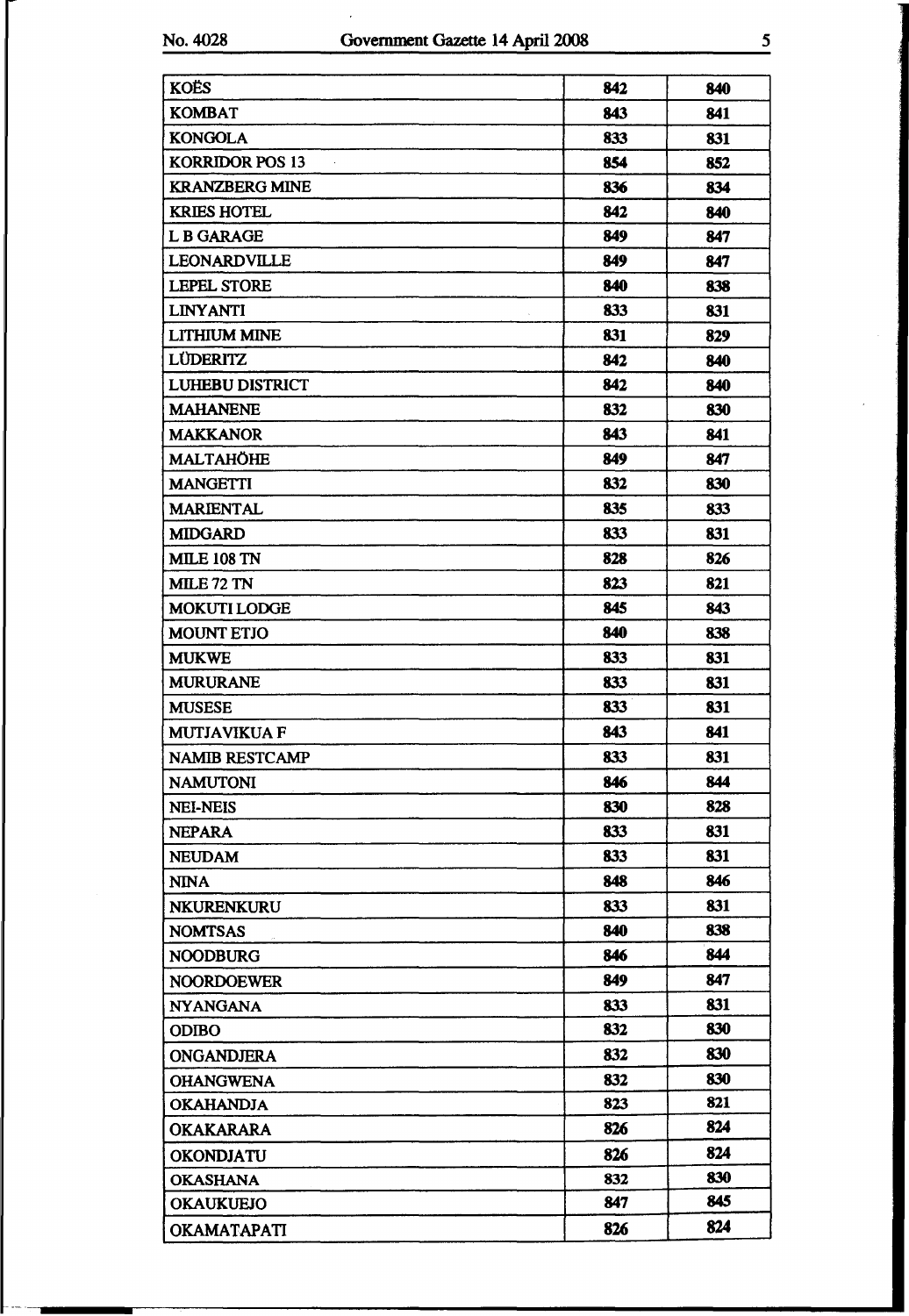## 6 Government Gazette 14 April 2008 No. 4028

| <b>OKOMBAHE</b>                           | 830 | 828 |
|-------------------------------------------|-----|-----|
| <b>OKONGO</b>                             | 832 | 830 |
| <b>OMAFO</b>                              | 832 | 830 |
| <b>OMAJETTE CONCESSION</b>                | 840 | 838 |
| <b>OMAPUMBA S/STATION</b>                 | 826 | 824 |
| <b>OMARURU</b>                            | 835 | 833 |
| <b>OMATJENNE</b>                          | 833 | 831 |
| <b>OMBALANTU</b>                          | 832 | 830 |
| <b>OMBIKA</b>                             | 845 | 843 |
| <b>OMEGA</b>                              | 833 | 831 |
| <b>OMITARA</b>                            | 842 | 840 |
| <b>OMURAMBA FARM</b>                      | 849 | 847 |
| <b>OMUTHIYA</b>                           | 832 | 830 |
| <b>ONDANGWA</b>                           | 832 | 830 |
| <b>ONDEROMBUA</b>                         | 849 | 847 |
| <b>ONDEROMPABA</b>                        | 847 | 845 |
| <b>ONHGA</b>                              | 832 | 830 |
| <b>ONGWEDIVA</b>                          | 832 | 830 |
| <b>ONIIPA</b>                             | 832 | 830 |
| <b>ONYAANYA</b>                           | 832 | 830 |
| ONYUULAYE DISTRICT (Omyuulae Trading &    | 832 | 830 |
| Investment Co)                            |     |     |
| <b>OPUWO</b>                              | 826 | 824 |
| ORANJEMUND M95 (same as Keetmanshoop M95) | 842 | 840 |
| <b>ORUNAHI</b>                            | 826 | 824 |
| <b>OSHAKATI</b>                           | 832 | 830 |
| <b>OSHIGAMBO</b>                          | 832 | 830 |
| <b>OSHIKANGO</b>                          | 832 | 830 |
| <b>OSHIKUKU</b>                           | 832 | 830 |
| <b>OSHIVELO</b>                           | 832 | 830 |
| <b>OSIRE</b>                              | 840 | 838 |
| <b>OTAVI</b>                              | 830 | 828 |
| <b>OTJIHASE</b>                           | 833 | 831 |
| <b>OTJIMBINGWE</b>                        | 835 | 833 |
| <b>OTJINENE</b>                           | 823 | 821 |
| <b>OTJITUUO</b>                           | 845 | 843 |
| <b>OTJIWARONGO</b>                        | 826 | 824 |
| <b>OTJIWARONGO POS 11</b>                 | 850 | 848 |
| <b>OTJOWIKAMBO</b>                        | 842 | 840 |
| <b>OTUMBOROMBONGA</b>                     | 826 | 824 |
| <b>OUTJO</b>                              | 836 | 834 |
| <b>OVITOTO</b>                            | 832 | 830 |
| <b>PALMWAG</b>                            | 826 | 824 |
| PLESSIS FARM (NISWA)                      | 846 | 844 |
| <b>REHOBOTH</b>                           | 840 | 838 |
| <b>REHOBOTH STASIE</b>                    | 838 | 836 |
| RIETFONTEIN (UCHAB)                       | 839 | 837 |
|                                           |     |     |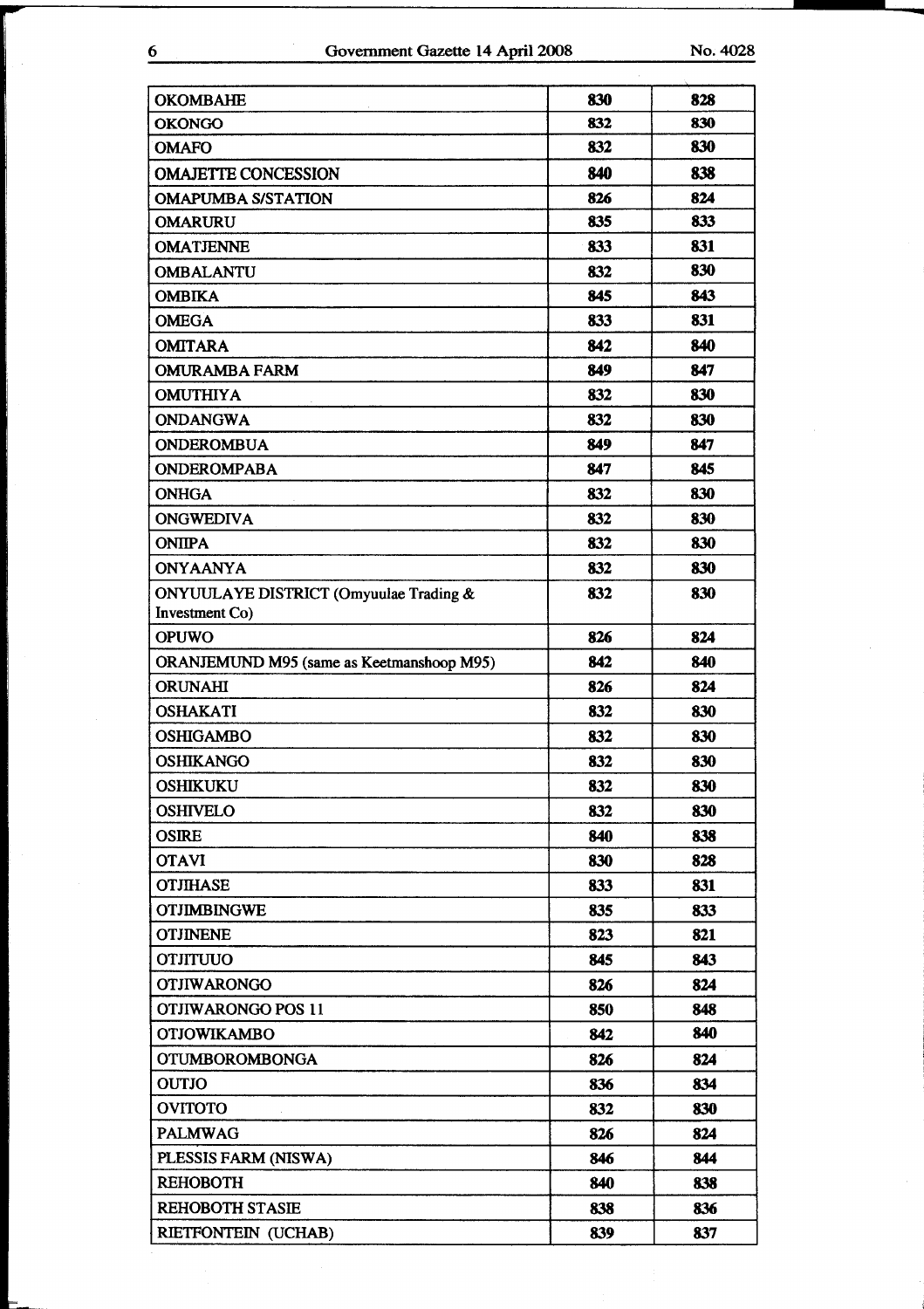| <b>RIETOOG</b>                                | 859 | 857 |
|-----------------------------------------------|-----|-----|
| <b>RIETQUELLE-AMINUIS</b>                     | 854 | 852 |
| <b>ROSH PINAH</b>                             | 842 | 840 |
| <b>RUACANA</b>                                | 832 | 830 |
| <b>RUNDU</b>                                  | 833 | 831 |
| <b>SAMBIU</b>                                 | 833 | 831 |
| <b>SANDVELD</b>                               | 847 | 845 |
| <b>SCHLIP</b>                                 | 850 | 848 |
| <b>SEEHEIM</b>                                | 842 | 840 |
| <b>SEEIS</b>                                  | 836 | 834 |
| <b>SESFONTEIN</b>                             | 826 | 824 |
| <b>SESRIEM</b>                                | 865 | 863 |
| <b>SHADIKONGORO</b>                           | 833 | 831 |
| <b>SHITEMO</b>                                | 833 | 831 |
| <b>SOLITAIRE</b>                              | 830 | 828 |
| <b>SORRIS-SORRIS</b>                          | 835 | 833 |
| <b>SPITSKOP</b>                               | 826 | 824 |
| <b>SPRINGVALE</b>                             | 849 | 847 |
| <b>STAMPRIET</b>                              | 845 | 843 |
| <b>STEINHAUSEN</b>                            | 843 | 841 |
| STOP <sub>95</sub>                            | 838 | 836 |
| <b>SUDERECKE</b>                              | 853 | 851 |
| <b>SUKSES</b>                                 | 836 | 834 |
| <b>SUMMERDOWN</b>                             | 843 | 841 |
| <b>SWAKOPMUND</b>                             | 813 | 811 |
| <b>TALISMANIS</b>                             | 833 | 831 |
| <b>TARANAKI</b>                               | 845 | 843 |
| <b>TERRACE BAY</b>                            | 845 | 843 |
| TORRA BAY (based on Terrace Bay)              | 845 | 843 |
| <b>TOWNSANDS</b>                              | 830 | 828 |
| <b>TSANDI</b>                                 | 832 | 830 |
| <b>TSES</b>                                   | 842 | 840 |
| <b>TSUMEB</b>                                 | 832 | 830 |
| <b>TSUMKWE</b>                                | 833 | 831 |
| <b>TWEERIVIERE</b>                            | 860 | 858 |
| <b>TWYFELFONTEIN (Namibia Country Lodges)</b> | 826 | 824 |
| <b>TZOBAAS</b>                                | 840 | 838 |
| <b>UHLENHORST</b>                             | 848 | 846 |
| UIS                                           | 830 | 828 |
| <b>USAKOS</b>                                 | 826 | 824 |
| VERGELEË                                      | 848 | 846 |
| <b>VOORSPOED</b>                              | 849 | 847 |
| <b>VUNGU VUNGU</b>                            | 833 | 831 |
| <b>WALVIS BAY</b>                             | 806 | 804 |
| <b>WARMBAD</b>                                | 849 | 847 |
| <b>WATERBERG</b>                              | 842 | 840 |
| WÊRELDEND                                     | 862 | 860 |

٦